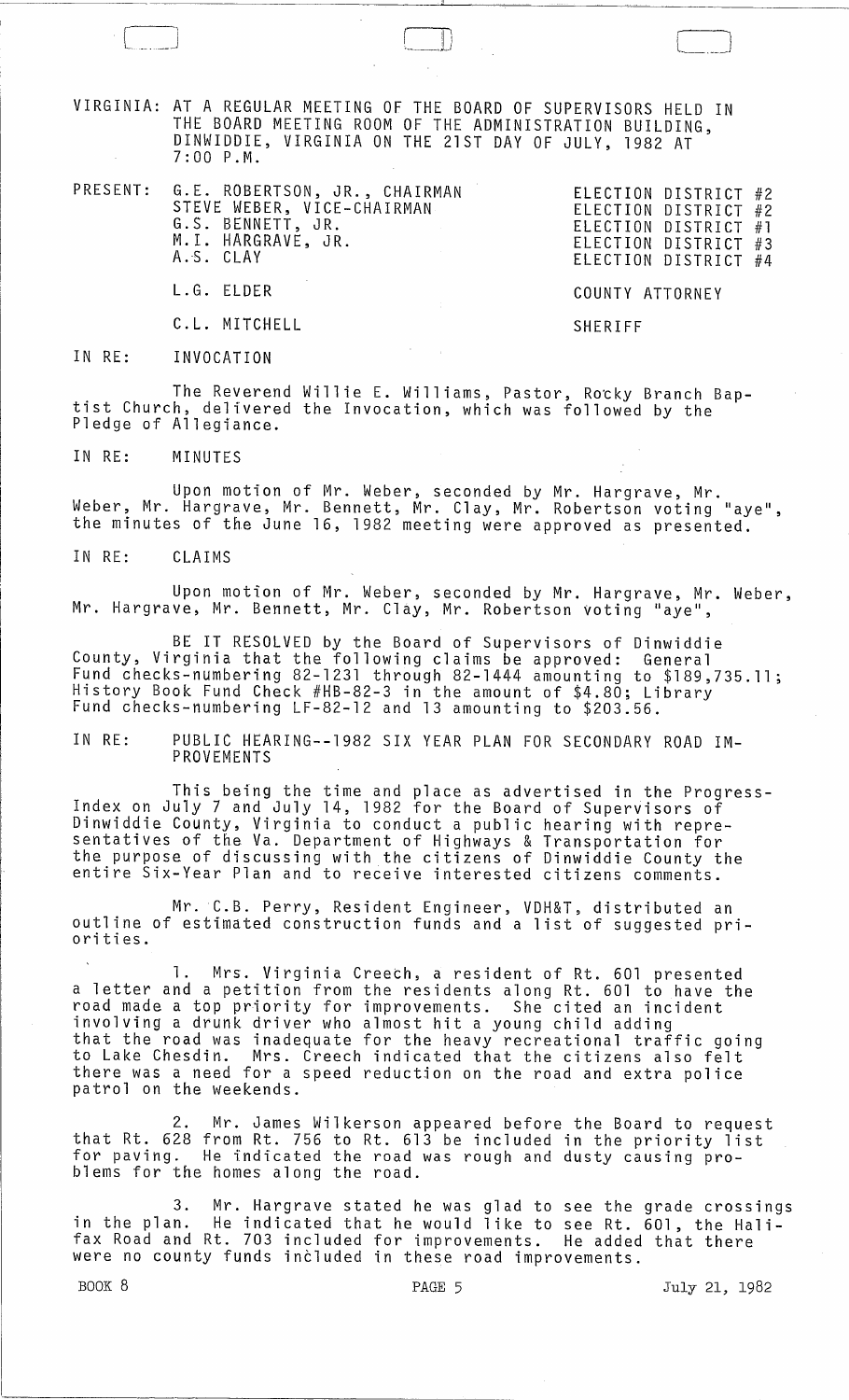4. Mr. Weber stated he had received input on Rt. 601 and would like to see it moved up on the priority list.

5. Mr. Bennett stated he realized what the State was facing and would like to see the dollar amounts on the projects for the workshop session.

6. Mr. Clay stated he would like to see Rt. 738 and Rt. 715 included, which had been pushed out of the original six year plan.

Mr. Robertson stated he had also received input on Rt. 601 and would like to see it moved up on the priority list. He indicated there were some bad curves on the road which could cause you to lose control of your car.

8. Mr. Robertson stated that there was a problem with the independent gravel trucks on Rt. 226 and with them using Rt. 1310 to get to Rt. 600. He added that he learned that the weight could not be restricted because they have no alternate way to go.

The members agreed to meet for a workshop session on the six-year plan on another night and to set a date later on in the meeting.

There being no other comments, the public hearing was

closed.

and the second

 $\sim$ 

IN RE: ROAD IMPROVEMENTS--RTES. 226, 600 & LEE BOULEVARD--PROJECT #0226-026-101, C501

Upon motion of Mr. Weber, seconded by Mr. Hargrave, Mr. Weber, Mr. Hargrave, Mr. Clay, Mr. Bennett, Mr. Robertson voting "aye", the following resolution was adopted:

WHEREAS, project #0226-026-101, C501 was scheduled to be advertised in December, 1979 and was later revised to be advertised in June, 1980, then March, 1982 and delayed again until September, 1982; and

WHEREAS, due to current traffic conditions which exist on Rt. 226, this project qualifies for federal participation, spe- cifically High Hazard Safety funds; and

WHEREAS, because advertisement of the project has been delayed on three occasions, the Board would like to reaffirm its position to the Virginia Department of Highways & Transportation of a desire and need for the above project and would like to see a desire and need for the above project and wo<br>it advertised in September, 1982 as scheduled;

NOW THEREFORE BE IT RESOLVED by the Board of Supervisors of Dinwiddie County, Virginia that the Virginia Department of Highways and Transportation is hereby requested to advertise Project #0226-026-101, C501 in September, 1982 as scheduled and is urged to complete the improvements as soon as funds become available.

IN RE: STOP SIGNS AT RAILROAD GRADE CROSSINGS

Upon motion of Mr. Hargrave, seconded by Mr. Bennett, Mr. Hargrave, Mr. Bennett, Mr. Clay, Mr. Weber, Mr. Robertson voting "aye", the following resolution was adopted:

WHEREAS, the County received a letter from Mr. J.F. Conant, Norfolk & Western Railway, offering to install signs on crossbucks at all public grade crossings if the county will provide the signs; and

WHEREAS, having conferred with the Va. Dept. of Highways & Transportation, the Department stated the installation of these signs would be inconsistent with present policy and unenforceable;

> $\omega_{\rm{max}}=1.5$  $\mathcal{L}^{\mathcal{L}}$

 $\sim$ 

NOW THEREFORE BE IT RESOLVED that the Board of Supervisors

بالمداريد المداري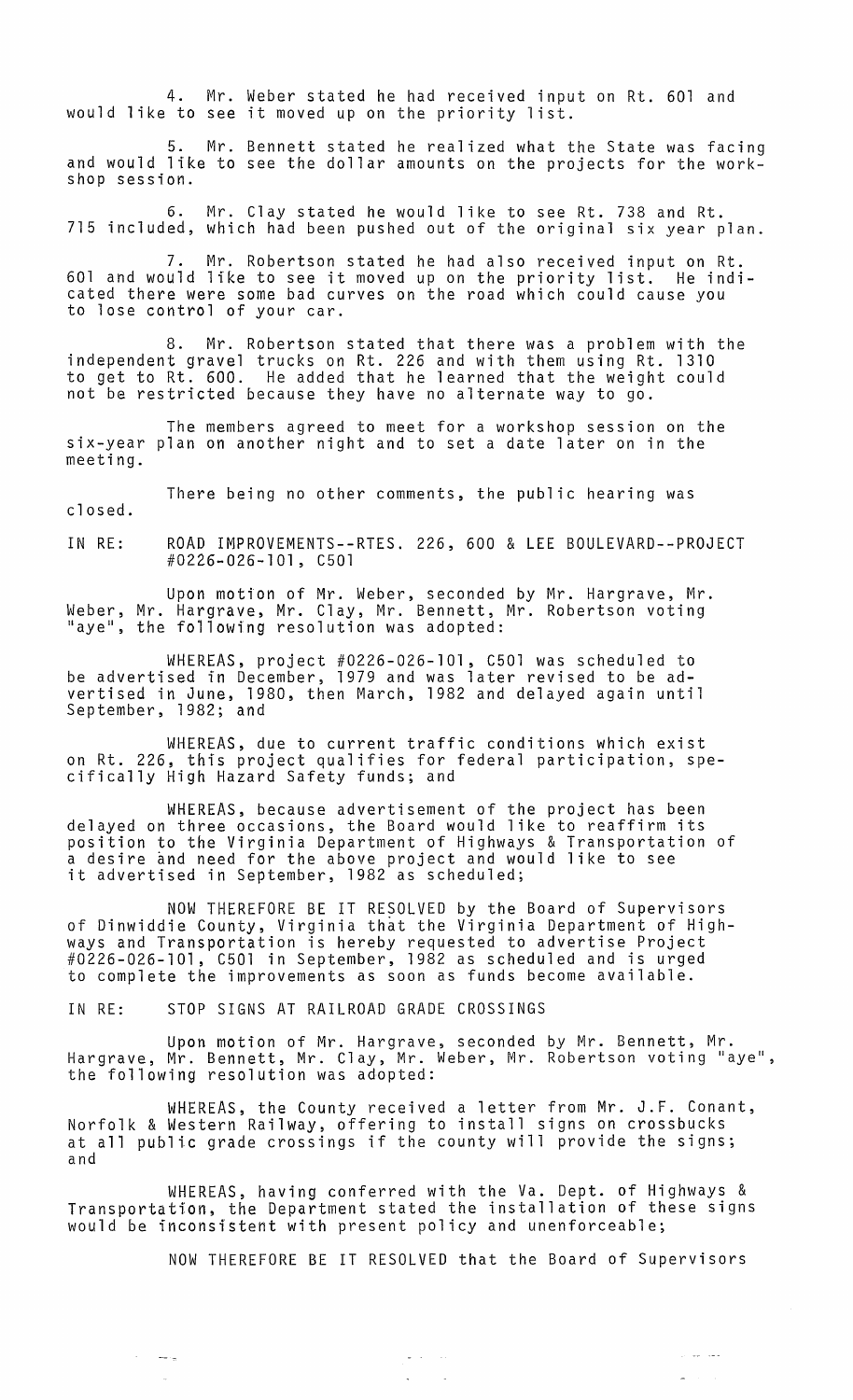of Dinwiddie County, Virginia appreciates the offer by the Norfolk and Western Railway but must decline in view of the recommendation by the Va. Dept. of Highways & Transportation; and

 $\Box$ 

BE IT FURTHER RESOLVED by the Board of Supervisors of Dinwiddie County, Virginia that a letter be written to the N&W Railway advising them of this action.

IN RE: DINWIDDIE GARDENS **--** STOP SIGNS

Mr. Robertson asked Mr. Perry if he would review the stop signs within the Dinwiddie Gardens Subdivision to see if they could be replaced with yield signs. He indicated because there were so many stop signs, they were not being complied with.

IN RE: VIRGINIA TRACTOR--977 TRAXCAVATOR REPAIR

Mr. James Chenery, Territory Manager, Va. Tractor Co., Inc., appeared before the Board to discuss the undercarriage work needed on the 977 Traxcavator and answer any questions they might have. He indicated that the repairs needed on the undercarriage were going to have to be done whether the fire had occurred or not. He stated that while the tractor was already torn down due to the fire repairs,<br>\$1,170 could be saved in labor and additional hauling fees if the undercarriage work was done now. Mr. Chenery added that it would save down time for these needed repairs later on.

Mr. Hargrave asked what the undercarriage work would do to the present time of repair. Mr. Chenery stated it would have no effect if done now but the machine would be out of service 3 to 5 days if repairs were done later on.

Mr. Hargrave added there would be a cost to rent a machine later on.

Mr. Chenery advised the Board that certain parts could not be rebuilt after a certain percentage of wear and estimated it might be one month or 3 or 4 months before something would break if the tractor were put back in service now.

Mr. Robertson stated that it has been very costly to the County while the tractor has been out and since the repairs are above and beyond the insurance, having the repairs done now would prevent having to do them next year.

The County Administrator stated the funds for the repairs were included in the Vehicle Account.

Mr. Robertson asked what the warranty is on the repair. Mr. Chenery indicated there is no set time on repairs, but Virginia Tractor stands behind its work.

The County Administrator stated he and the Director of Sanitation had discussed the work and the County would save over \$1,000 in labor plus \$400 to \$800 for rental of equipment, if the work were done now.

Upon motion of Mr. Hargrave, seconded by Mr. Clay, Mr. Hargrave, Mr. Clay, Mr. Bennett, Mr. Weber, Mr. Robertson voting "aye",

BE IT RESOLVED by the Board of Supervisors of Dinwiddie County, Virginia that Virginia Tractor Company be authorized to proceed with the undercarriage work on the 977 Traxcavator, total cost \$13,720.10.

IN RE: OLD HICKORY VFD--REQUEST FOR FUNDING OF LIGHTS, SIREN, LETTERING AND RADIO FOR NEW BRUSH TRUCK

Mr. Robert Spiers, President, Old Hickory VFD, appeared before the Board to discuss items needed for the 1982 4-wheel drive pickup the department purchased to be used as a brush truck. The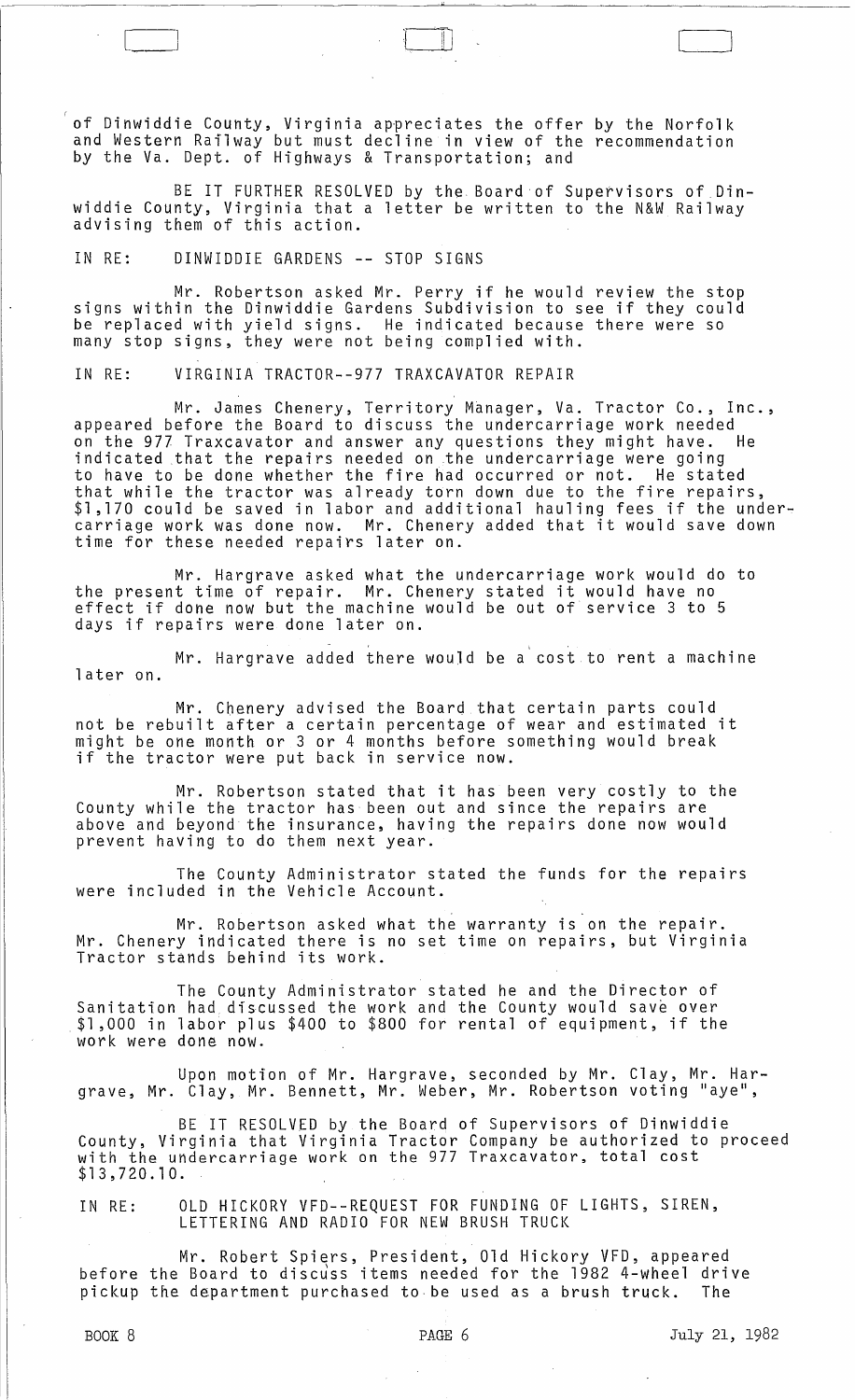cost of the truck was \$8700 and the department purchased a slide unit for the- truck to put out small fires at a cost of \$4800.

Mr. Spiers stated that the department would like the County to fund tne lights, siren, lettering, cost \$1038 and a new radio, approximate cost \$1500. The County Administrator stated he had ordered a radio for the department at their request.

Mr. Clay stated that since the department had done so much on their own, he felt the County should help them with this request.

Upon motion of Mr. Clay, seconded by Mr. Hargrave, Mr. Clay, Mr. Hargrave, Mr. Bennett, Mr. Weber, Mr. Robertson voting "aye", funding was approved for lights, siren, lettering and a radio for the Old Hickory VFD's new brush truck.

IN RE: CHESDIN MANOR STREETLIGHTS

Mr. Robertson stated that a request had been submitted in November of 1980 for streetlights in Chesdin Manor Subdivision. He then asked the County Administrator to report on his findings.

The County Administrator stated that he went out with a Southside Electric representative to review the site. They found seven (7) lights could be installed in the Williams section on existing poles with no installation cost. In the Henshaw section, three (3) lights could be used in the foreseeable future; however, because there are no poles on the street, three poles would have to be installed at \$350 each. The monthly fee for the ten lights would be \$85.60.

Mr. Robertson added that the residents have agreed to purchase their own street signs to have the lights installed.

Mr. Hargrave stated they were setting a heavy precedent for lights because the county has never gotten in the business of buying and owning poles. He was advised the request was for the Williams section only.

Upon motion of Mr. Weber, seconded by Mr. Bennett, Mr. Weber, Mr. Bennett, Mr. Clay, Mr. Hargrave, Mr. Robertson voting "aye", the installation of seven (7) streetlights was approved for the Williams section of Chesdin Manor Subdivision.

IN RE: TREASURER'S REPORT

Mrs. Margaret W. Lewis presented her report for the month of June, 1982.

IN RE: SHERIFF--REQUEST FOR TIME CLOCK

The Sheriff advised the Board that because of increasing personnel he felt that a time clock was needed for his department and requested authorization to purchase one. He indicated he had made arrangements for its use to include all department personnel except the deputies.

Mr. Robertson asked if the time clock would be reimbursable. He was told it is not.

Mr. Hargrave asked if other Sheriff's departments use<br>time clocks. The Sheriff stated they did. The Sheriff stated they did.

Mr. Weber asked if the Sheriff felt the time clock would save money and time for the County. The Sheriff indicated he did.

Upon motion of Mr. Weber, seconded by Mr. Clay, Mr. Weber, Mr. Clay, Mr. Bennett, Mr. Hargrave, Mr. Robertson voting "aye", the Sheriff was authorized to purchase a time clock for his department.

IN RE: TRAIN BLOCKING PUBLIC ROADS

فسندوغ والمسا

Mr. Hargrave indicated he had received a complaint about

 $\sqrt{1 - \frac{1}{2}}$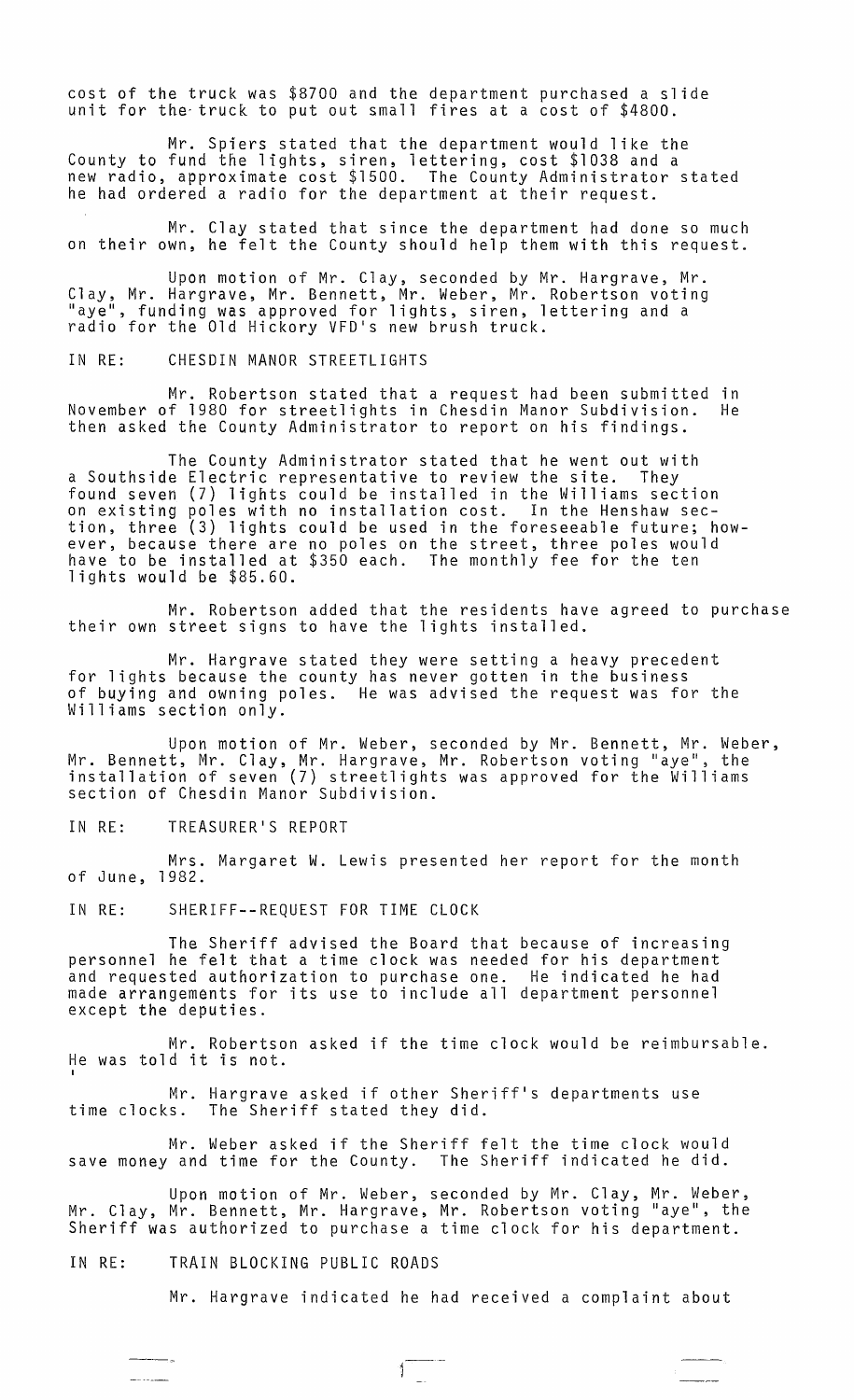a train blocking Dabney Mill Road for a long period of time for no apparent reason.

 $\Box$ 

He asked the Sheriff what the State Code's limit was on<br>he train could block a public road. The Sheriff stated how long the train could block a public road. five (5) minutes.

Mr. Hargrave asked if he should tell the person to call the Sheriff promptly to report the train to enable the Sheriff's Department to get to the scene and write the Engineer a ticket. The Sheriff agreed with this suggestion. Mr. Hargrave wondered if a County ordinance could be enacted to help enforce the limit. The County Attorney indicated the County could not have a county ordinance enforcing the State law.

IN RE: REPORT ON SHERIFF'S ASSISTANCE WITH DUMPSTER SITES

Mr. Robertson reminded the Sheriff that the Board had asked for his assistance in policing the dumpster sites and asked<br>what had been done. The Sheriff stated his men hadn't written an The Sheriff stated his men hadn't written any tickets but had talked to several people at the sites. He added that you need to see the person in the att and was going to try dressing some of the men in civilian clothes.

#### IN RE: BUILDING INSPECTOR

Mr. James L. Blaha presented his report for the month of June, 1982.

IN RE: ANIMAL WARDEN

Mr. L.A. Brooks, Jr. presented his report for the months of May and June, 1982.

Mr. Hargrave asked why the number of dogs picked up was so low as compared to May of last year. He stated he was concerned if people were told to tie their dogs up and the Animal Warden was not covering the areas as he should. The County Administrator stated he would discuss it with the Animal Warden.

## IN RE: W.R. MARKER -- LIVESTOCK CLAIM

The Animal Warden presented a livestock claim for Mr. W. R. Marker for one (1) cow, value \$217.60. Mr. Bennett asked if the County can find out if the owner has insurance on the animals killed so there won't be double payments. The County Administrator stated that an effort is being made but there was no insurance in stated that an errore is being made bac there was no just this case.

Upon motion of Mr. Clay, seconded by Mr. Bennett, Mr.  $\overline{a}$ Clay, Mr. Bennett, Mr. Weber, Mr. Hargrave, Mr. Robertson voting "aye", Mr. W.R. Marker was awarded \$217.60 for one (1) cow.

IN RE: DIRECTOR OF PLANNING--REPORT ON AIRPORT FLY-IN

Mr. W.C. Scheid, Director of Planning introduced Mr. Kurt Thibault to give the Board a brief review of what will be happening at the Airport Fly-In planned for August 14 and 15.

 $Mr.$  Thibault stated that the event would actually be an Air Race'on a three mile track. He stated the two day event had been cleared with the FAA and handed out a schedule of events. He added that he had contacted the Sheriff and State Police and felt he had adequate coverage both at the Airport and on the roads to the had adequate coverage both as the Arrport and on the road Rescue Squads would be on hand. The event will open at 9:00 a.m. and close at 5:30 p.m. The crowd will be in the center of the field. He stated he was working on trash collection, but if needed, they have their own trailer and trash would be picked up by volunteers.

For restrooms, they were using Johnny-on-the-Spot and he was negotjating with the Health Department on the number.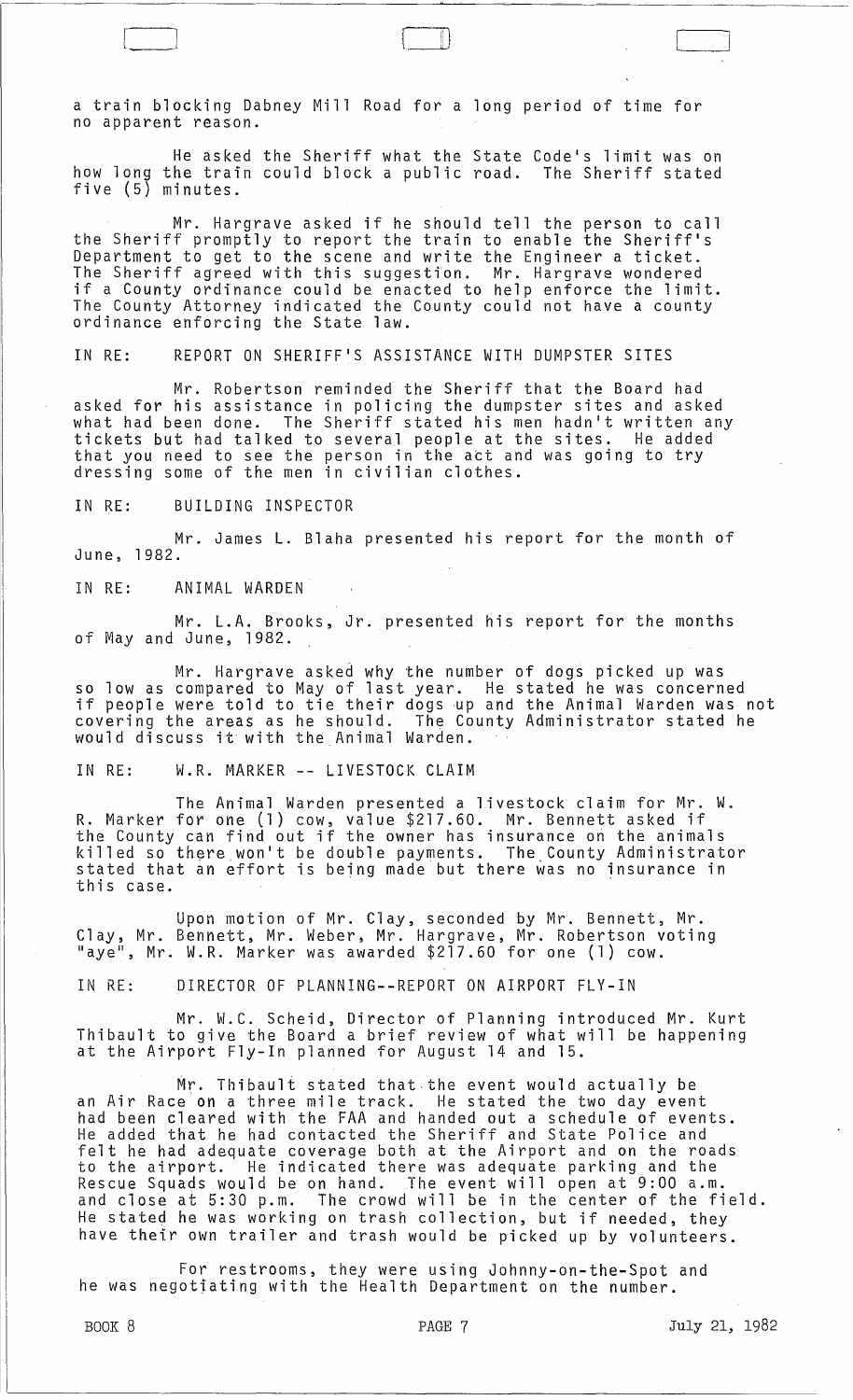Mr. Scheid commented on the following concerns since the event had changed to an air race:

1. He found that air races are allowed where air shows are held.

2. The FAA has dealt with a few of these races and safety<br>is a major consideration. He indicated that the FAA inspectors is a major consideration. He indicated that the FAA inspectors would be there on the day of the race and would shut the race down if they found any safety deviation at all. The spectators are placed so that any debris will be forced away from the area they are in.

3. Noise Factor - The noise generated is not an unreasonable amount. Also, there is not a density of population in that area.

Mr. Scheid added that he would be there and make contacts with those involved before the race starts.

Mr. Robertson stated Mr. Scheid had looked into several concerns he had and after this discussion, his concerns were satisfied.

IN RE: SLH APPLICATIONS--PETERSBURG GENERAL HOSPITAL--MEDICAL COLLEGE OF VIRGINIA--GREENSVILLE MEMORIAL HOSPITAL

Upon motion of Mr. Hargrave, seconded by Mr. Clay, Mr. Hargrave, Mr. Clay, Mr. Bennett, Mr. Weber, Mr. Robertson voting<br>"aye",

BE IT RESOLVED by the Board of Supervisors of Dinwiddie County, Virginia that the Chairman be authorized to sign contracts for State and Local Hospitalization with the Medical College of Virginia at the rate of \$270.76 per day; Petersburg General Hospital at the rate of \$205.45 per day; and Greensville Memorial Hospital at the rate of \$158 per day.

IN RE: SCHOOL BOARD--REAPPROPRIATION TO 1982-83 BUDGET

Upon motion of Mr. Weber, seconded by Mr. Hargrave, Mr. Weber, Mr. Hargrave, Mr. Clay, Mr. Robertson voting "aye", Mr. Bennett abstaining, the following resolution was adopted:

WHEREAS, the Dinwiddie County School Board was able to save \$100,000 from the 1981-82 budget, which was reappropriated to the School Board 1982–83 budget by the Board of Supervisors;<br>and

WHEREAS, there is an additional surplus of \$69,946.67 because expenditures for electricity were less than estimated; and

WHEREAS, \$50,000 is needed because of a change in the payment and reimbursement for Fixed Charges-VSRS Payments; and

WHEREAS, by using this \$50,000 to pay the required VSRS payments for July and August of this year in 1982-83 and making fourteen payments, the School Board will derive the savings from paying at the old rate of 7.33% rather than 8.86%;

NOW THEREFORE BE IT RESOLVED by the Board of Supervisors of Dinwiddie County, Virginia that \$50,000 surplus of 1981-82 funds be reappropriated to the 1982-83 School Board budget to derive the  $~\vee~$ percentage savings by making the payments required in the VSRS Directive 82-5 in fiscal year 1982-83.

IN RE: YOUTH & COMMUNITY SERVICES COMMISSION

---.--~-::>

 $\omega_{\rm{min}}=1$ 

Mrs. Diane Galbreath appeared before the Board to discuss the appointments to the Youth & Community Services Commission required by the Virginia Delinquency Prevention & Youth Development Grant, effective August 1, 1982. The Grant requires that the members be appointed by September 1, 1982. Mrs. Galbreath distributed a list of suggested appointees for the Board to select a committee. She stated that the committee can have as many as 20 members with 3 to

 $\begin{picture}(20,20) \put(0,0){\line(1,0){10}} \put(15,0){\line(1,0){10}} \put(15,0){\line(1,0){10}} \put(15,0){\line(1,0){10}} \put(15,0){\line(1,0){10}} \put(15,0){\line(1,0){10}} \put(15,0){\line(1,0){10}} \put(15,0){\line(1,0){10}} \put(15,0){\line(1,0){10}} \put(15,0){\line(1,0){10}} \put(15,0){\line(1,0){10}} \put(15,0){\line(1$ 

أرابيسان المتسلس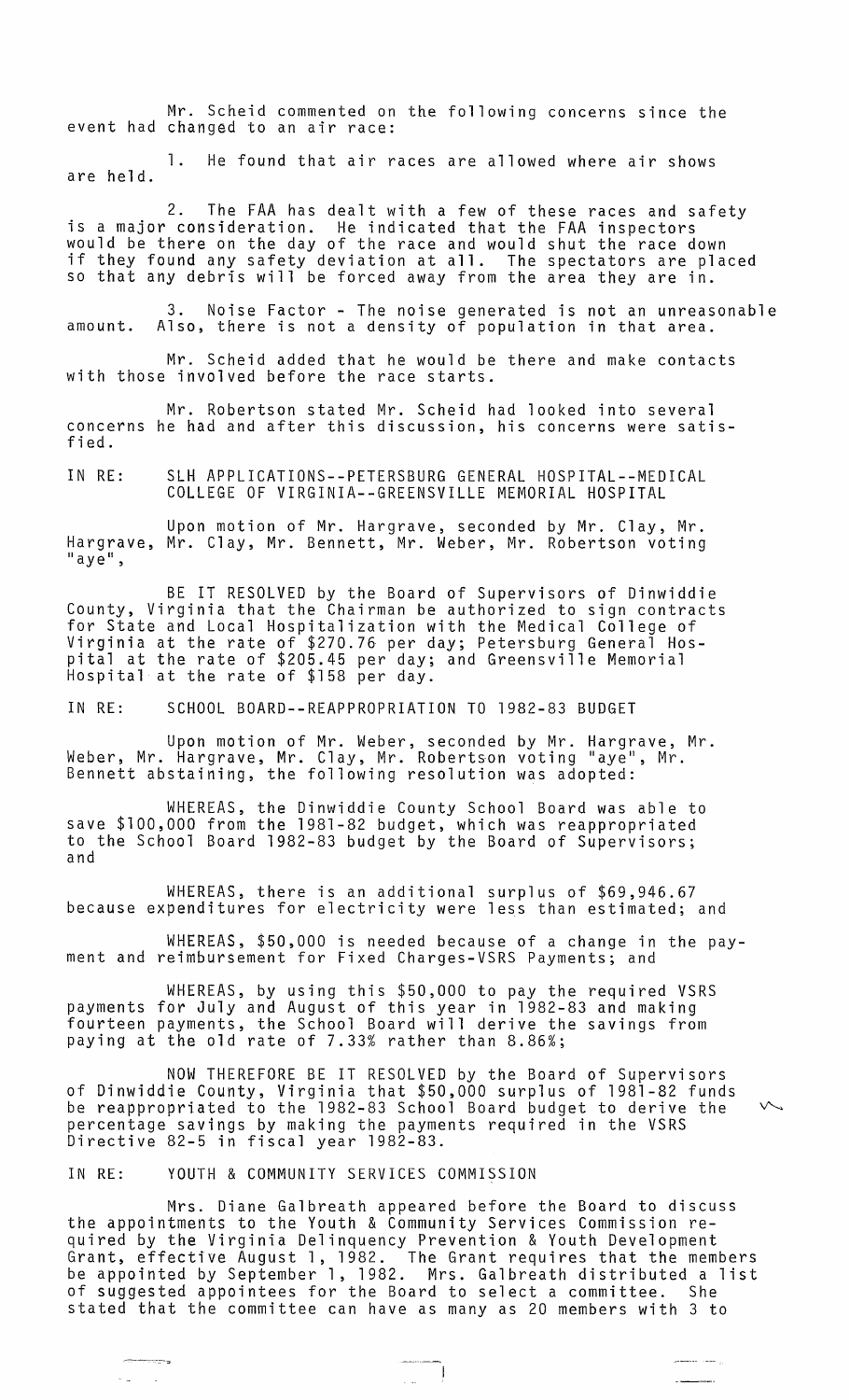5 year terms. The youths appointed serve one year terms. More than half of the group has to be comprised of citizen representatives.

 $\begin{array}{|c|c|c|c|}\hline \quad \quad & \quad \quad & \quad \quad \\ \hline \quad \quad & \quad \quad & \quad \quad \\ \hline \quad \quad & \quad \quad & \quad \quad \\ \hline \quad \quad & \quad \quad & \quad \quad \\ \hline \end{array}$ 

Mr. Robertson asked if the members wanted Mrs. Galbreath to submit a suggested committee or did each member want to appoint his own.

Mr. Weber stated that he would like to see Andy Perdue included on the list.

Mr. Hargrave stated that 20 is a big number for a committee and asked if the committee would be breaking up into smaller groups.

Mrs. Galbreath suggested that 15 would be an adequate number consisting of youths, citizens and professionals.

After a brief discussion, Mrs. Galbreath was directed to bring a suggested list of Committee members back to the August 18, 1982 meeting for. consideration for appointment to the Youth and Community Services Commission.

IN RE: PUBLIC HEARING--P-82-4--JAMES E. CAUDLE·

This being the time and place as advertised in the Progress- Index on Wednesday, July 7, and Wednesday, July 14, 1982 for the Board of Supervisors to conduct a public hearing to consider for adoption an ordinance to amend the Code of Dinwiddie County, Virginia, by changing the district classification of Sec. 10, Parcel 5, from Residential Limited,. R-l to Business, General B-2.

Mr. W.C. Scheid, Director of Planning, presented the application and reviewed the action of the Planning Commission wherein they recommended approval at their June 15, 1982 meeting.

Mr. James Caudle appeared in support of his rezoning request. He stated that he was involved in the restoration of Mayfield, which he bought in 1979, and would now like to use as an office building.

Mr. G.L. Greenlee, Director, Central State Hospital, appeared before the Board to find out more information about the rezoning and the use of the property. He stated that since the property was so close to Central State, he would like time to present the request to the Commissioner of Mental Health and Mental Retardation Services and the Attorney General. He, therefore, asked that action be postponed.

Mr. Robertson asked why Mr. Greenlee had not received a notice about the rezoning until a few days before the meeting. Mr. a notice about the rezoning until a few days before the meeting. Mr.<br>Scheid indicated that the same notices were sent out in June for the Planning Commission meeting to the same address at Central State.

Mr. Weber stated that the Director from Central State indicated he was concerned about an office building being on the property and Mr. Caudle had stated that the usage has been approved by the State Landmarks Commission and Mr. Caudle had given up the idea of a restaurant. Mr. Weber asked Mr. Caudle if a 30-day delay would a restaurant. Mr. weber asked Mr. Caudie<br>hurt him. Mr. Caudle stated it would not.

Upon motion of Mr. Bennett, seconded by Mr. Clay, Mr. Bennett, Mr. Clay, Mr. Weber, Mr. Hargrave, Mr. Robertson voting "aye", action on rezoning request P-82-4 of Mr. James E. Caudle, was tabled until the August 18, 1982 meeting.

IN RE: PUBLIC HEARING--C-82-3--JAMES E. CAUDLE

This being the time and place as advertised in the Progress-Index on Wednesday, July 7 and Wednesday, July 14, 1982 for the Board of Supervisors to conduct a public hearing to consider for approval a conditional use permit requesting permission to 10-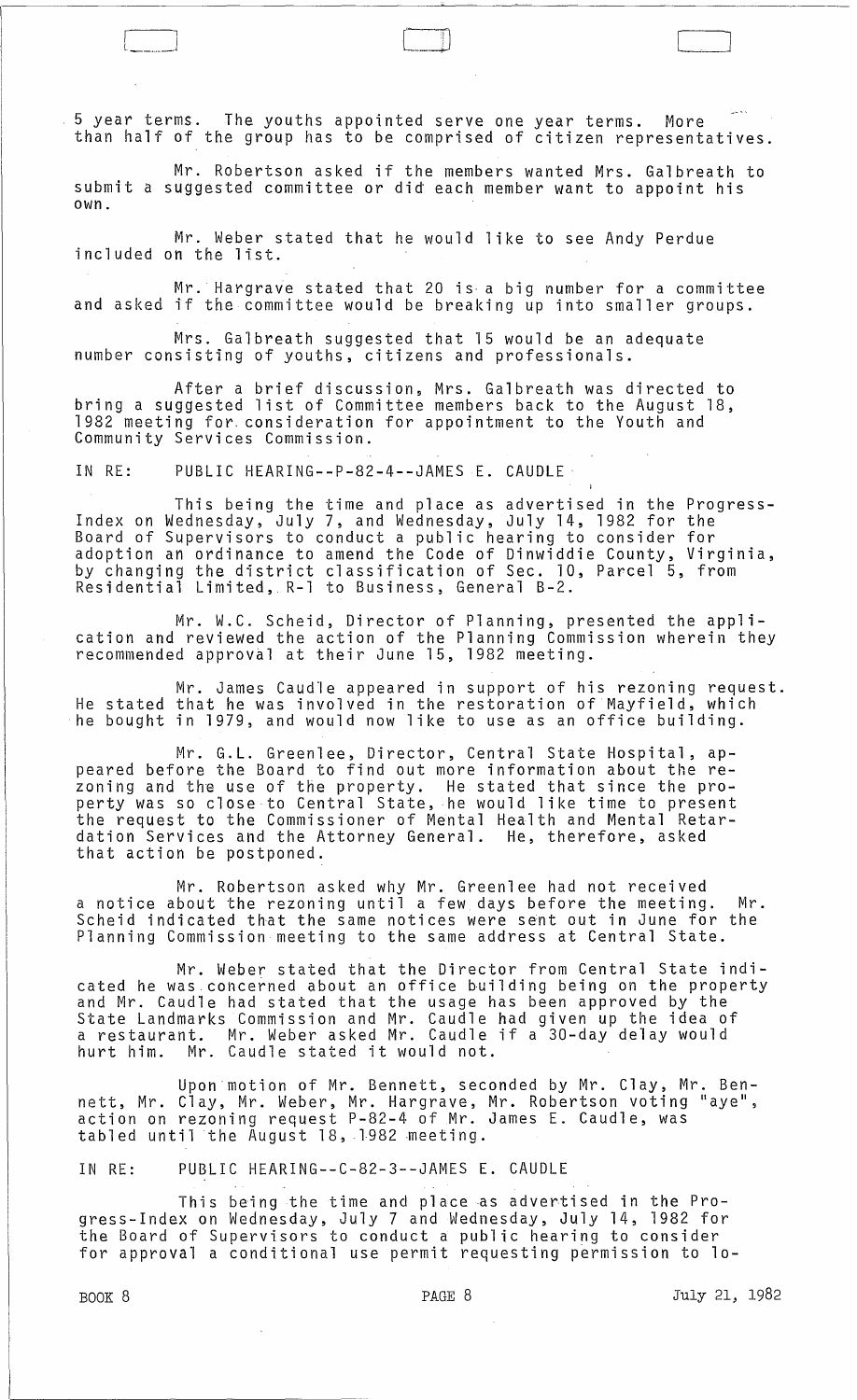cate a security mobile home on Sec. 10, Parcel 5 upon which the historic structure "Mayfield" is located.

Mr. W.C. Scheid, Director of Planning, presented the appli-<br>cation and reviewed the Planning Commission action wherein they<br>recommended approval at their June 15, 1982 meeting. Mr. Scheid stated that he had approved a 90-day permit to temporarily locate a security trailer on the property due to the break-ins Mr. Caudle had already had and action taken by the Board on Brickwood, a similar case.

Mr. James Caudle appeared in support of his request, stating that he needed the trailer because of the vandalism that had occurred over the past two years.

Mr. Robertson asked how long the restoration would take. Mr. Caudle indicated 1 to  $1\frac{1}{2}$  years.

Mr. G.L. Greenlee, Director of Central State Hospital, stated he was concerned about the aesthetic look of the hospital and what would happen if a patient got loose in the area. He, therefore, asked that action be delayed until he could discuss this with the Commissioner of Mental Health and Mental Retardation Services, and the Attorney General.

Mr. Robertson indicated that he was concerned that security trailers were getting out of hand, and that if one is approved, a time limit should be set.

Mr. Weber indicated that Mr. Caudle had already had property destroyed and he needed security now. He further stated that Mr. Caudle has indicated he would move the trailer when the end of the square has that decide the would move the trailer when the already on the property for 90 days, and since the rezoning was delayed, the Board does not have the authority to locate a trailer on R-l zoned property.

Mr. Hargrave stated that he agreed with Mr. Robertson's concern about security trailers; however, with the number of breakins Mr. Caudle has had, some type of security is needed if law enforcement can't protect every area.

Upon motion of Mr. Clay, seconded by Mr. Bennett, Mr. Clay, Mr. Bennett, Mr. Weber, Mr. Hargrave, Mr. Robertson voting "aye", action on Conditional Use Permit, C-82-3, of James Caudle was tabled until the August 18, 1982 meeting.

IN RE: PUBLIC HEARING -- C-82-4 -- SECURITY MOBILE HOME - SANDRA TAYLOR

This being the time and place as advertised in the Progress-Index on Wednesday, July 7, 1982 and Wednesday, July 14, 1982, for the Board of Supervisors to conduct a public hearing to consider for approval a conditional use permit requesting permission to locate a security mobile home on Sec. 45, Parcel 27A. Presently, the Lewis Market #2 is operated on the front portion of the property.

Mr. W.C. Scheid, Director of Planning, presented the appli- cation and reviewed the Planning Commission action wherein they recommended approval at their July 14, 1982 meeting. Mr. Ronald Janosik was present to represent Ms. Taylor who could not be there. He stated that the building was being used for a grocery store now and Ms. Taylor was living in the back rooms. He indicated that Ms. Taylor would like to move out of the store into a trailer and there was a well and septic tank already in place from a previous trailer. was a well and septic tank affeady in prace from a previous tr<br>He added that Mr. Loftis, the property owner, indicated it was alright with him if a trailer was placed there. Mr. Janosik stated that they may want to expand the store in the future and would need the space.

Mr. Bennett asked if there had been any break-ins. Mr. Janosik stated there had been none so far since Ms. Taylor had been living there.

 $\sim 10^7$ 

أرشدت المست

 $\sim$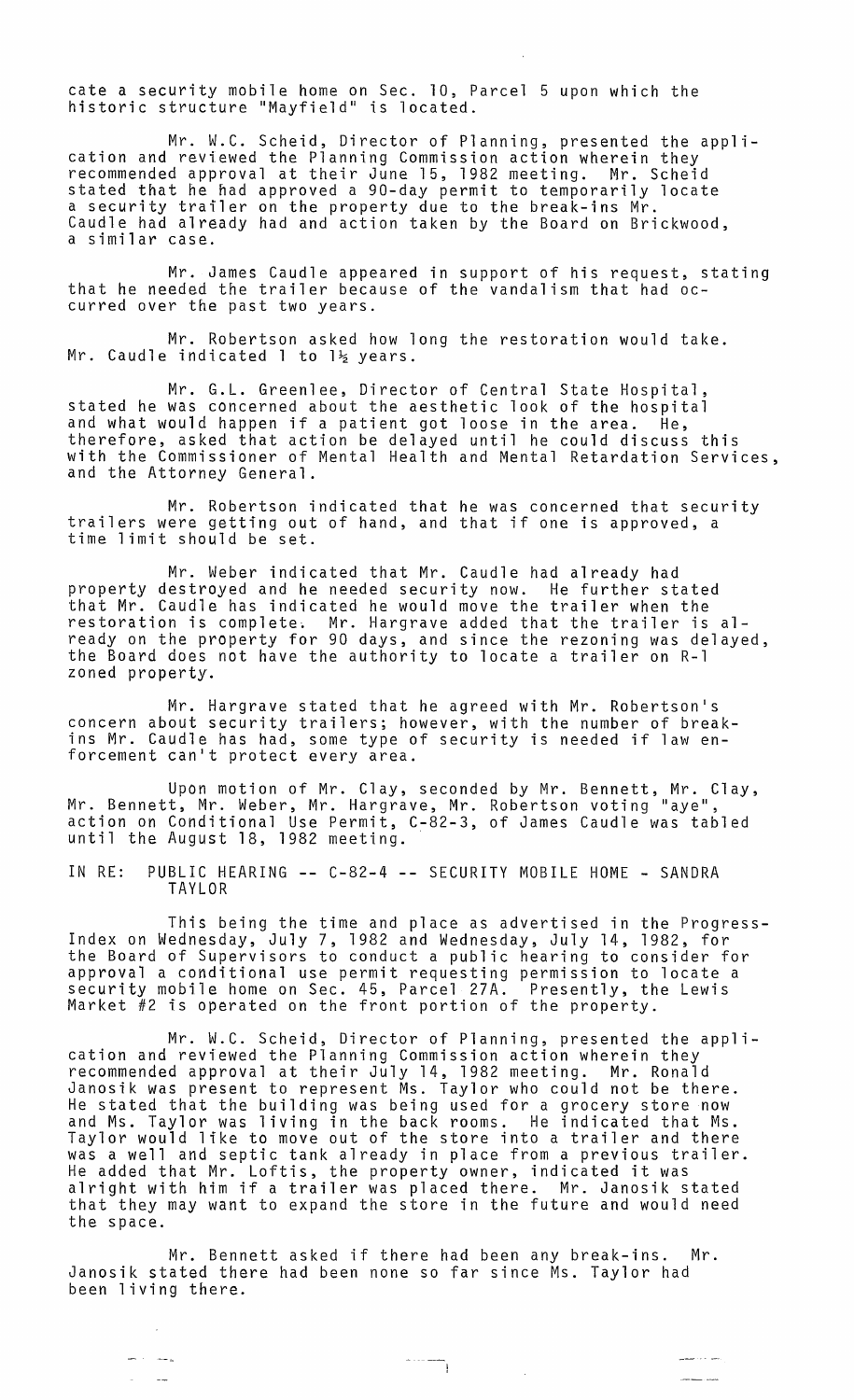Mr. Hargrave asked if the trailer were approved, would the present living quarters be abandoned. Mr. Janosik indicated they would be abandoned. He added that the trailer would be moved when the business terminated, maybe before.

No one appeared in opposition.

Upon motion of Mr. Hargrave~ seconded by Mr. Clay, Mr. Hargrave, Mr. Clay, Mr. Bennett, Mr. Weber voting "aye", Mr. Robertson voting "nay", Conditional Use Permit C-82-4, security mobile home for Ms. Sandra Taylor, was approved with the following conditions:

> 1. the trailer must be located in the rear of the lot; 2. upon termination of business, the trailer must be removed from the property.

3. occupation of rear rooms in Stuckey's building be discontinued for residential purpose upon mobile home located on premises.

[il L\_l

IN RE: SPECIAL ENTERTAINMENT PERMIT -- THOMAS E. MANSON

Mr. W.C. Scheid, Director of Planning, presented the request of Mr. Thomas E~ Manson for a Special Entertainment Permit to hold a music festival on July 23, 1982 on his property on Rt. 629. Mr. Scheid indicated that Mr. Manson received approval for a music festival before and held an orderly event. However, there was a problem with the music stopping at 2:00 a.m. Mr. Manson indicated that he stopped his music at the proper time but a neighbor continued to play his music after the 2:00 a.m. cutoff time. Mr. Scheid stated that when a complaint was made, a Deputy was sent out; however, he felt that the Sheriff considers a permit from the Board to be blanket authority for the applicant to do as they<br>please.

The Board remembered at the last meeting that Investigator Fisher asked about the Sheriff's Department authority when a permit was granted and he ·had been told that the .deputies still had authority to enforce the permit requirements. .

Mr. Robertson indicated that he felt the applicants should have a little guidance in filling out the permit forms. He asked what the beginning and ending times were for the festival. Mr. Manson stated they were 9:00 p.m. to 2:00 a.m. Mr. Robertson asked if the area was densely populated. Mr. Manson indicated it was not.

Mr. Bennett moved that a Special Entertainment Permit be approved for Mr. Thomas E. Manson to hold a music festival on July 23, 1982 on his property on Rt. 619 provided Mr. Manson will guarantee the music will stop at 2:00 a.m. Mr. Weber seconded the motion. Mr. Manson stated he could guarantee his music will stop. Mr. sion: The nanson scaced he courd guarancee his music with scop. Hi.<br>Bennett, Mr. Weber, Mr. Hargrave, Mr. Clay, Mr. Robertson voted "aye".

The Board member:s asked the County Attorney to advise the Sheriff that approval of an',Entertainment Permit does not give the applicant blanket freedom to do as he pleases. The Sheriff has the authority to enforce the county ordinances and the requirements of the permit.

IN RE: JOHNSONGRAS5 CONTROL PROGRAM--AUTHORIZATION TO SIGN AGREEMENT

Upon motion of Mr. Clay, seconded by Mr. Bennett, Mr. Clay, Mr. Bennett, Mr.. Hargrave, Mr. Weber, Mr. Robertson voting "aye", the Chairman was authorized to sign the Johnsongrass Control Agreement between the Va. Dept. of Agriculture and Consumer Services. and the County of Dinwiddie, commencing July 1, 1982 and ending<br>June 30, 1983.

IN RE: CARSON VFD--SALE OF 1966 TANKAR

As requested by the Board at the June 16, 1982 meeting, Mr. George Soloe examined the 1966 Tankar being offered for public auction

BOOK 8 **PAGE 9 PAGE 9 July 21, 1982**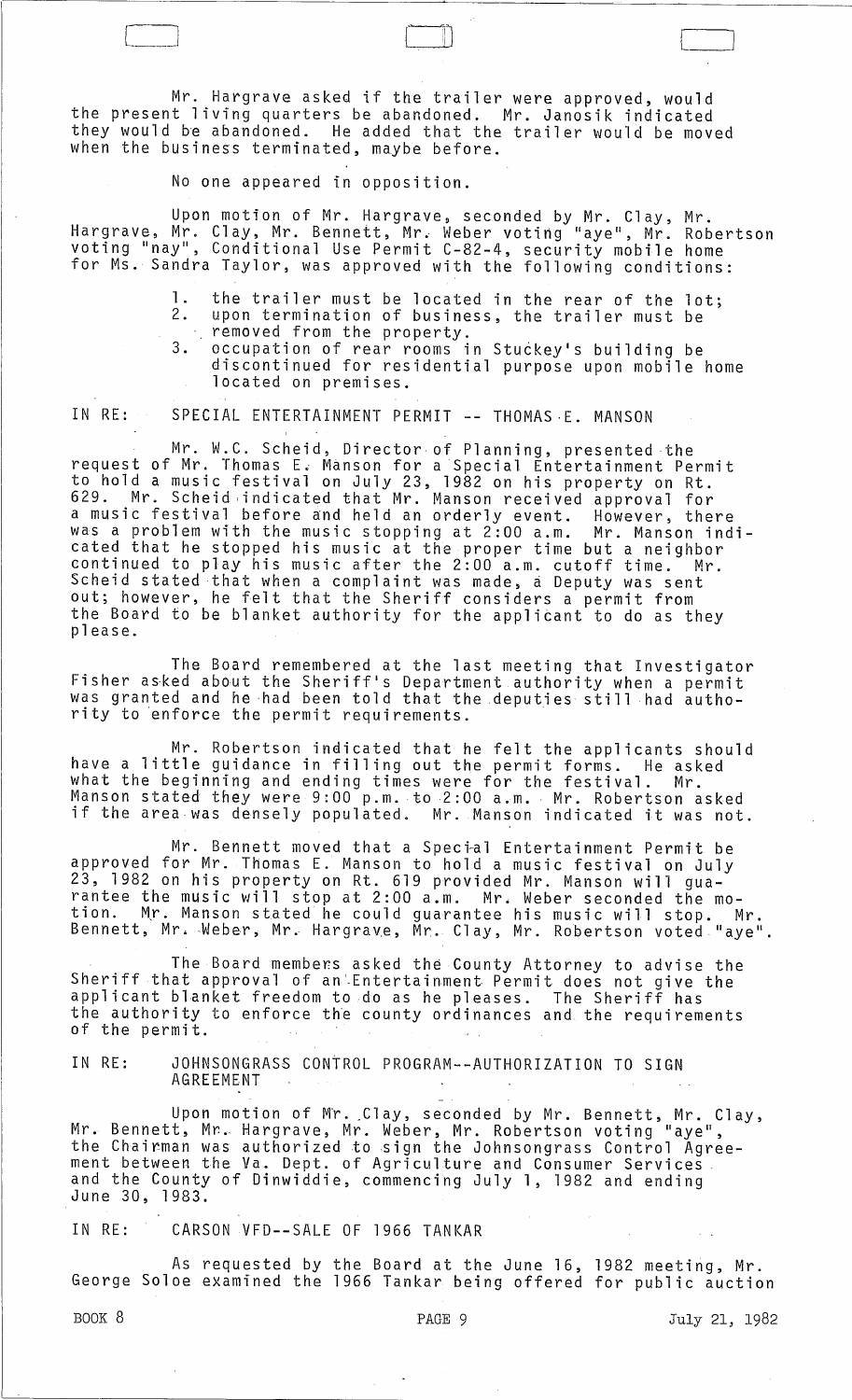by the County of Prince George for the Carson VFD. Mr. Soloe reported that the truck was in a deteriorated condition and he would recommend selling it.

Upon motion of Mr. Clay, seconded by Mr. Hargrave, Mr. Clay, Mr. Hargrave, Mr. Bennett, Mr, Weber, Mr. Robertson voting "aye",

BE IT RESOLVED by the Board of Supervisors of Dinwiddie County, Virginia that the County of Prince George be authorized to sell the 1966 Tankar; and

BE IT FURTHER RESOLVED by the Board of Supervisors of Din-Widdie County, Virginia that the proceeds of the sale be deposited in the General Fund of the County of Dinwiddie.

IN RE: ST. JOHN'S CHURCH--TRASH DUMPSTER LOCATION

The County Administrator advised the Board that problems were developing with the St. John's trash dumpster location and other dumpster locations in that area. He indicated that he and the Director of Sanitation were looking for another central location like the one on Rt. 460 to locate the dumpsters and would keep the Board advised on what they planned to do. He emphasized that he might be forced to move the St. John's location very soon.

## IN RE: PROCUREMENT ORDINANCE

The County Administrator advised the Board that he and the County Attorney were gathering information on the procurement ordinance and would probably be presenting it to them sometime in September.

IN RE: SCHOOL BUS GARAGE--REPAIR OF COUNTY VEHICLES

The County Administrator stated he had talked with Dr. Vaughn about the School Bus Garage repairing county vehicles and Dr. Vaughn indicated he would have an answer for him by the August 18, 1982 meeting.

## IN RE: REPORT ON RT. 615 & BISHOP STREET

The County Administrator stated that he was working on Rt. 615 and Bishop Street to see what could be done. He indicated that in the past, the citizens along the road finance the survey and the deed and give it to the County. On Rt. 615 and Bishop Street, the County was becoming more and more involved. He stated he did not mind helping the people but he was afraid the County was going to wind up assuming the cost.

He. stated that on Bishop Street, it was 50/50. On Rt. 615, there were two landowners he was dealing with who were brothers and one was in favor of the road and the other was not. He asked for guidance from the Board as to what he should do if the two individuals gardance from the board as to what he should do

Mr. Hargrave and Mr. Clay indicated they did not think the County should start putting County funds into the road negotiations. Mr. Robertson asked the County Administrator to keep the Board apprised of the situation.

IN RE: LAKE CHESDIN BOAT LANDING--COMMUNICATIONS

 $\frac{1}{2}$ 

As discussed by the Board at its last meeting, the County Administrator investigated putting the CB radio located in the Jail into the Appomattox River Water Authority building to provide radio contact with the attendants at the Boat Landing. He stated that he would not recommend taking the CB radio out of the jail. He then suggested that the Board purchase a radio to be placed in the ARWA He stated the radio would have to be a base station and an antenna would need to be installed. Mr. Dee Hartman, Manager, ARWA had advised the County Administrator that it would be alright to

 $\frac{1}{2}$  and  $\frac{1}{2}$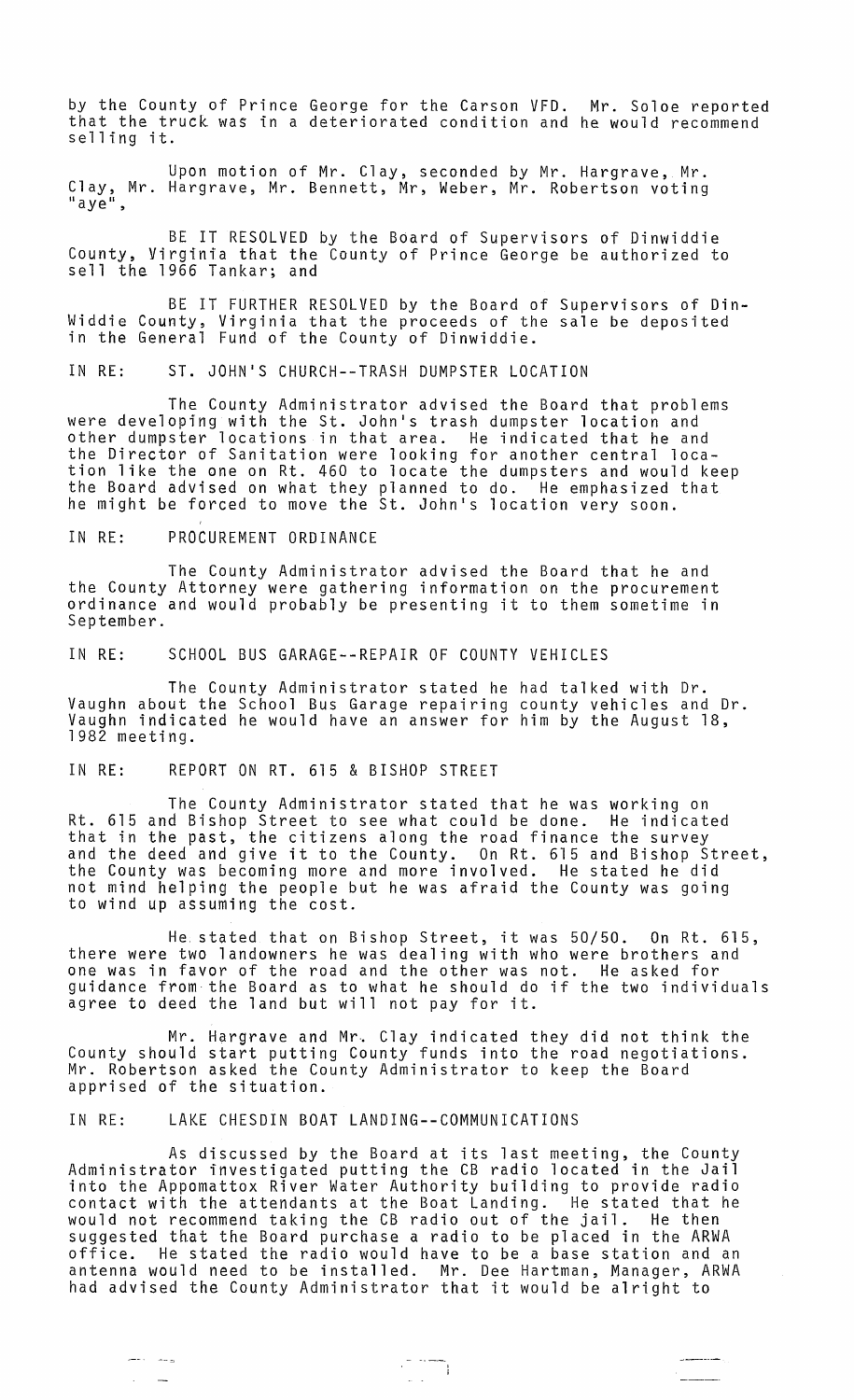install an antenna if the same hole would be used that the present<br>cable was located in.

 $\begin{bmatrix} 1 & 1 & 1 \\ 1 & 1 & 1 \\ 1 & 1 & 1 \end{bmatrix}$ 

Mr. Hargrave asked what the cost of a radio telephone would be. The County Administrator indicated he did not know.

Mr. Clay asked if the Board had determined it would be feasible to continue to operate the boat landing. The County Adfeasible to continue to operate the boat landing. The County Ad-<br>ministrator indicated that in July, they were breaking even. Mr. Clay added they may not break even if they purchase a radio. Mr. Robertson stated that one catastrophe would pay for the radio.

The County Administrator stated the cost of a base station, antenna and installation would be approximately \$200 plus.

Mr. Hargrave stated that a radio would not have helped at the recent drowning. The County Administrator stated that the main concern was protection of the individual worker and recommended installation of the radio in cooperation with the Appomattox River Water Authority.

Upon motion-of Mr. Weber, seconded by Mr. Hargrave, Mr. Weber, Mr. Hargrave, Mr. Bennett, Mr. Robertson voting "aye", Mr. Clay voting "nay", the County Administrator was instructed to purchase a CB base station and antenna to be installed at the ARWA office, for communication with the Lake Chesdin Boat Landing attendants.

IN RE: RECESS

The Chairman declared a short recess at 10:00 P.M.

IN RE: EXECUTIVE SESSION

Upon motion of Mr. Hargrave, seconded by Mr. Clay, Mr. Hargrave, Mr. Clay, Mr. Bennett, Mr. Weber, Mr. Robertson voting "aye", pursuant to Sec. 2.1-344 (1) and (6) of the Virginia Freedom of Information Act, the Board moved into Executive Session at 10:07 P.M. to discuss personnel and legal matters. The meeting reconvened into Open Session at 10:50 P.M.

IN RE: ELIZABETH B. CLEATON -- 1982-83 SALARY INCREASE

Upon motion of Mr. Weber, seconded by Mr. Hargrave, Mr. Weber, Mr. Hargrave, Mr. Bennett, Mr. Clay, Mr. Robertson voting<br>"aye", the following resolution was adopted:

WHEREAS, Mrs. Elizabeth B. Cleaton, Deputy Commissioner of Revenue, received a 4.5% salary increase for fiscal year, 1982- 83; and

WHEREAS, Mr. W.E. Bolte, Commissioner of Revenue, felt Mrs. Cleaton deserved a 8.5% increase to equalize the percentage<br>increase for his two deputies; and...

WHEREAS, Mr. Bolte has written to the Compensation Board, by letter dated June 16, 1982 requesting that Mrs. Cleaton's salary be increased by 8.5%, making it \$16,368 for fiscal year, 1982-83;

NOW, THEREFORE BE IT RESOLVED that the Board of Supervisors of Dinwiddie County, Virginia concurs with the Compensation<br>Board's letter dated June 24, 1982 granting the increase as requested.

IN RE: T.O. RAINEY, III -- 1982-83 SALARY INCREASE

Upon motion of Mr. Bennett, seconded by Mr. Clay, Mr. Bennett, Mr. Clay, Mr. Hargrave, Mr. Weber, Mr. Robertson voting "aye",<br>the following resolution was adopted:

WHEREAS, the salary of Mr. T.O. Rainey, III, Assistant Commonwealth Attorney, was set by the Compensation Board at \$8,650 for fiscal year 1982-83; and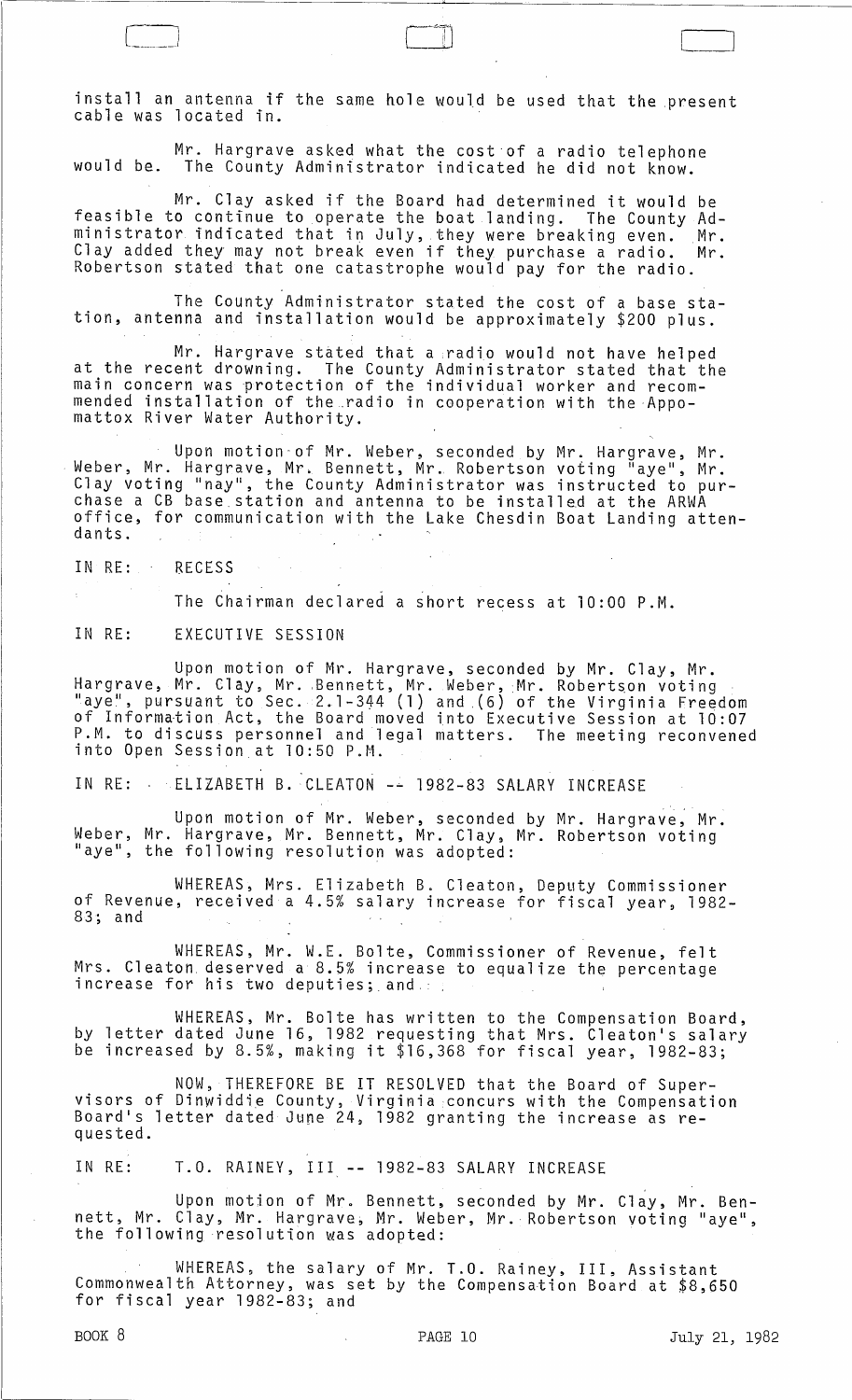WHEREAS, Mr. Larry G. Elder, Commonwealth Attorney, felt Mr. Rainey's salary should be raised to \$9600 to bring it more in line with surrounding Assistants· salaries, and requested this increase by letter to the Compensation Board, dated June 15, 1982;

NOW THEREFORE BE IT RESOLVED that the Board of Supervisors of Dinwiddie County, Virginia concurs with the Compensation Board·s letter dated June 28, 1982 granting the increase as requested.

IN RE: COUNTY ATTORNEY **--** EMPLOYMENT BY RETAINER

Upon motion of Mr. Weber, seconded by Mr. Hargrave, Mr. Weber, Mr. Hargrave, Mr. Clay, Mr. Bennett, Mr. Robertson voting "aye", the following resolution was adopted:

WHEREAS, Mr. Larry Elder, County Attorney, has been paid by the County a certain salary with applicable payroll deductions; and

WHEREAS, Mr. Elder has discussed payment for his services as a retainer to the law firm of Vergara, Elder & Associates; and

WHEREAS, Mr. Elder indicated payment as a retainer would benefit him financially as well as allow Mr. T.O. Rainey, III, Assistant Commonwealth Attorney, to be more available to the Board and other County agencies for county attorney services; and

WHEREAS, Mr. Elder has suggested that \$700 a month would be an equitable payment;

NOW THEREFORE BE IT RESOLVED by the Board of Supervisors of Dinwiddie County, Virginia that the County Attorney be paid for his services by a retainer fee of \$700/ month to Vergara, Elder and Associates, effective July 1, 1982; and

BE IT FURTHER RESOLVED by the Board of Supervisors of Dinwiddie County, Virginia that the agencies that use the County Attorney services include their percentage use in their individual budgets for legal services.

#### IN RE: EXECUTIVE SESSION

وسباب المد

Upon motion of Mr. Clay, seconded by Mr. Bennett, Mr. Clay, Mr. Bennett, Mr. Weber, Mr. Hargrave, Mr. Robertson voting "aye", pursuant to Sec. 2.1-344 (1), the Board moved into Executive Session at 11:07 P.M. to discuss personnel matters. The meeting reconvened into Open Session at 11 :40 P.M.

IN RE: BUILDING INSPECTOR'S SALARY - 1982-83

Upon motion of Mr. Clay, seconded by Mr. Bennett, Mr. Clay, Mr. Bennett, Mr. Hargrave, Mr. Robertson voting "aye", Mr. Weber voting "nay", the following resolution was adopted:

WHEREAS, the Board of Supervisors has evaluated the Building Inspection program; and

WHEREAS, because of the economy there is very little new construction, renovation and repair; and

WHEREAS, because of the decrease in new construction, renovation and repair, the income to finance the operation of the Building Inspection program is down considerably;

NOW THEREFORE BE IT RESOLVED by the Board of Supervisors of Dinwiddie County, Virginia that the salary for the position of Building Inspector for fiscal year 1982-83 is frozen at the 1981- 82 level of \$19,840.

IN RE: SALARY INCREASE FOR COUNTY EMPLOYEES--1982-83

Upon motion of Mr. Hargrave, seconded by Mr. Bennett, Mr. Hargrave, Mr. Bennett, Mr. Clay, Mr. Weber, Mr. Robertson voting<br>"aye",

 $\begin{picture}(180,10) \put(0,0){\line(1,0){10}} \put(10,0){\line(1,0){10}} \put(10,0){\line(1,0){10}} \put(10,0){\line(1,0){10}} \put(10,0){\line(1,0){10}} \put(10,0){\line(1,0){10}} \put(10,0){\line(1,0){10}} \put(10,0){\line(1,0){10}} \put(10,0){\line(1,0){10}} \put(10,0){\line(1,0){10}} \put(10,0){\line(1,0){10}} \put(10,0){\line($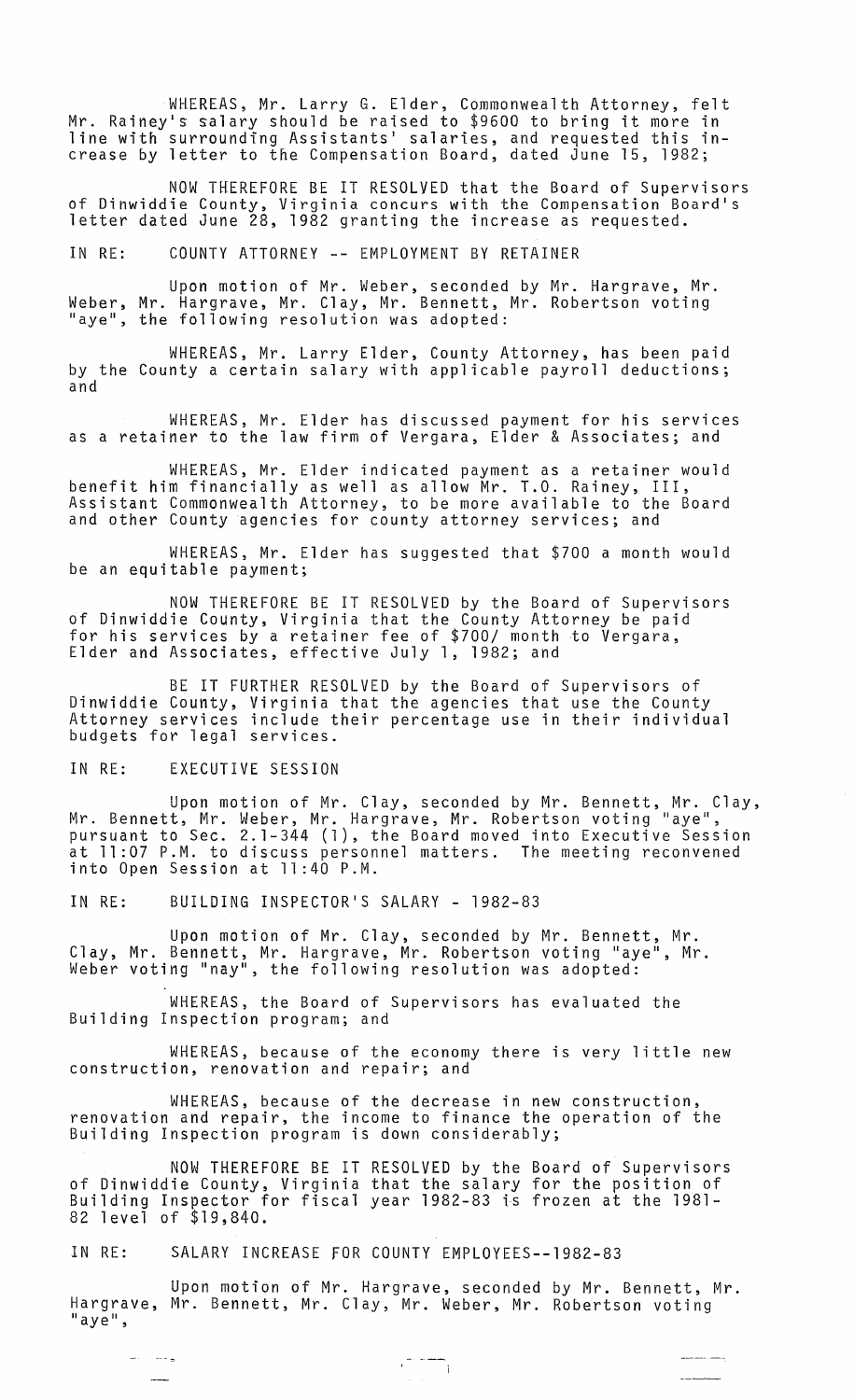BE IT RESOLVED by the Board of Supervisors of Dinwiddie County, Virginia that the 1982-83 salary increase for the employees under the control of the Board of Supervisors be set at 7%, effective July 1, 1982.

IN RE: SIX YEAR PLAN WORKSHOP

Upon motion of Mr. Hargrave, seconded by Mr. Clay, Mr. Hargrave, Mr. Clay, Mr. Bennett, Mr. Weber, Mr. Robertson voting "aye",<br>the following resolution was adopted:

WHEREAS, the VDH&T has compiled a priority list of secondary road improvements for the Dinwiddie County Six Year Plan to present to the Board for their review and approval; and

WHEREAS, the Board of Supervisors of Dinwiddie County, Virginia, because of limited funds and the Highway Department's expertise and knowledge of the roads, will accept the VDH&T's recommendation, thereby eliminating the need for a joint workshop;

NOW THEREFORE BE IT RESOLVED that the Board of Supervisors of Dinwiddie County, Virginia, approves the six-year secondary road budget recommended by the VDH&T; and

BE IT FURTHER RESOLVED by the Board of Supervisors of Dinwiddie County, Virginia that the Chairman is authorized to sign this document.

# IN RE: ADJOURNMENT

Upon motion of Mr. Weber, seconded by Mr. Bennett, Mr. Weber, Mr. Bennett, Mr. Clay, Mr. Hargrave; Mr. Robertson voting "aye", the meeting was adjourned at 11 :55 P.M.

ROBERT

Έ.

ATTEST:~. /,; .C. NOTT

 $\mathbb{R}^2 \times \mathbb{Z}^2$ 

**CHAIRMAN** 

]

BOOK 8